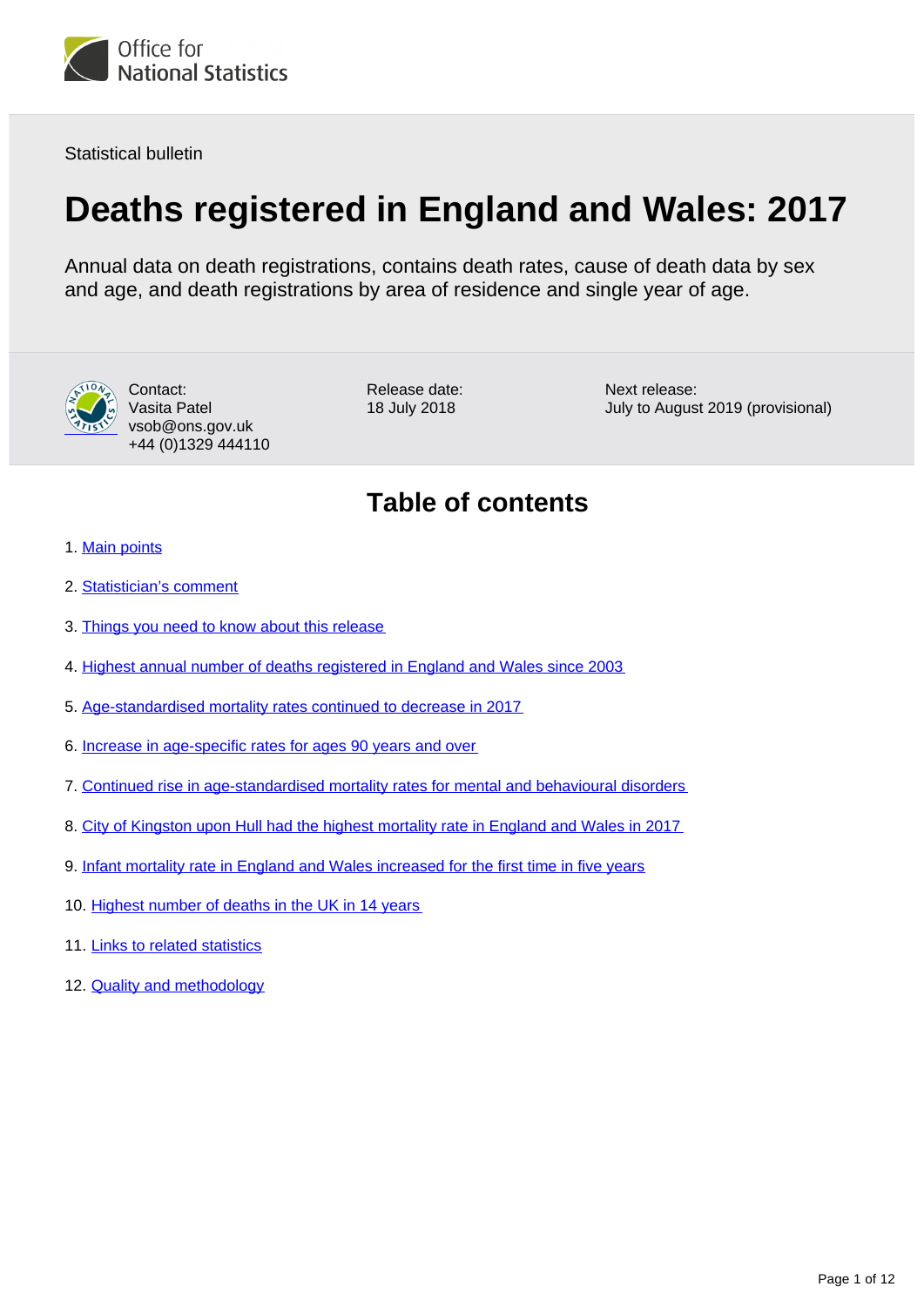## <span id="page-1-0"></span>**1 . Main points**

- There were 533,253 deaths registered in England and Wales in 2017, a 1.6% increase from 2016 and the highest number registered annually since 2003.
- Age-standardised mortality rates (ASMRs) decreased for both sexes in 2017; by 0.4% for males and 0.2% for females.
- Both the number of deaths and age-specific mortality rates for people aged 90 years and over increased in 2017, by 4.4% and 2.9% respectively; most notably for females.
- ASMRs for cancers, respiratory diseases and circulatory diseases continued to decrease in 2017, whilst rates for mental and behavioural disorders, and diseases of the nervous system increased by 3.6% and 7.0% respectively.
- The City of Kingston upon Hull replaced Blackpool as the local authority with the highest ASMR rate in England in 2017, increasing by 7.1% from 2016.
- The infant mortality rate increased for the first time in five years to 4.0 deaths per 1,000 live births; the neonatal rate also increased by 3.6% compared with 2016, whilst the postneonatal rate remained the same.

### <span id="page-1-1"></span>**2 . Statistician's comment**

"The number of deaths increased in 2017 to the highest level since 2003. The population is both growing and ageing – when you take those things into account, mortality rates decreased slightly from 2016 to 2017, for both males and females.

"Mortality rates for cancers, respiratory diseases and circulatory diseases have also decreased. However, rates increased for mental and behavioural disorders, such as dementia, and diseases of the nervous system, such as Parkinson's and Alzheimer's. This could be partly linked to a better understanding of these conditions, which may have led to better identification and diagnoses.

"Meanwhile, the number of infant deaths decreased in 2017, but because the number of live births decreased more significantly, the infant mortality rate rose for the first time in five years."

Vasita Patel, Vital Statistics Outputs Branch, Office for National Statistics.

Follow Vital Statistics Outputs Branch on Twitter @ StatsLiz.

## <span id="page-1-2"></span>**3 . Things you need to know about this release**

Important information for interpreting these mortality statistics: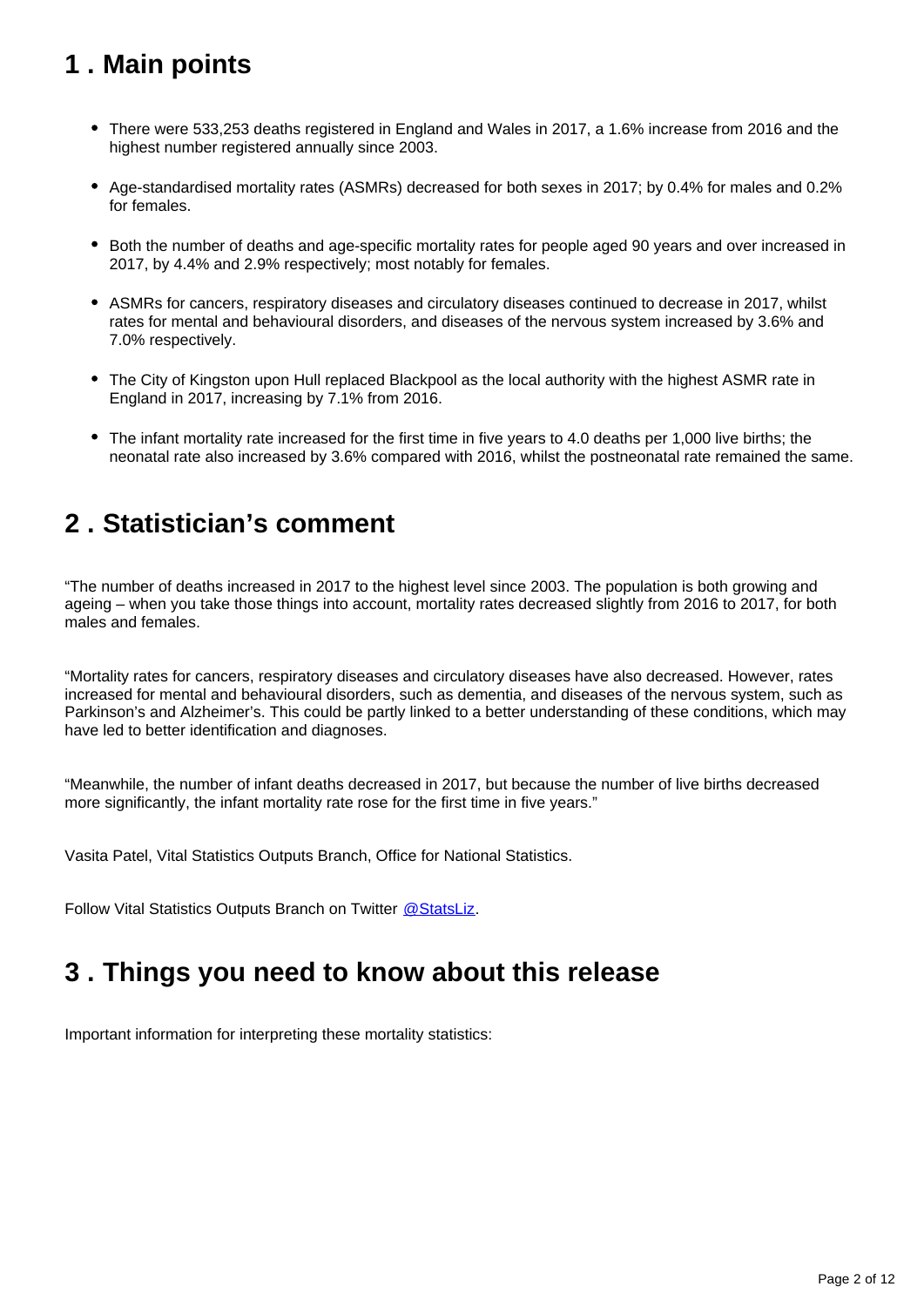- death statistics are compiled from information supplied when deaths are certified and registered as part of civil registration, a legal requirement
- figures represent the number of deaths registered in the calendar year
- figures represent deaths that occurred in England and Wales, these include the deaths of individuals whose usual residence was outside England and Wales
- summary figures published in the release include analysis of causes of death by broad disease groupings, which can be found in Section 10 of the User quide to mortality statistics
- figures to be published later in the year, in [Deaths registered in England and Wales \(Series DR\)](https://www.ons.gov.uk/peoplepopulationandcommunity/birthsdeathsandmarriages/deaths/bulletins/deathsregisteredinenglandandwalesseriesdr/previousReleases) provide more detail on both individual causes of death and [leading causes of death](https://www.ons.gov.uk/peoplepopulationandcommunity/birthsdeathsandmarriages/deaths/methodologies/userguidetomortalitystatistics/leadingcausesofdeathinenglandandwalesrevised2016), where individual causes are aggregated using a list developed by the World Health Organization (WHO), modified for use in England and Wales

## <span id="page-2-0"></span>**4 . Highest annual number of deaths registered in England and Wales since 2003**

There was a 1.6% increase in the number of deaths registered in England and Wales in 2017 (533,253 deaths), up from 525,048 in 2016. This is the highest annual number of death registrations since 2003.

With the exception of 2014 and 2016, the number of deaths has increased each year since 2011; a total increase of 10.1% over the past six years (Figure 1). The number of deaths is affected by the size and age structure of the population. As people are tending to live longer, the population is increasing in both size and age over time, therefore the number of deaths is expected to increase.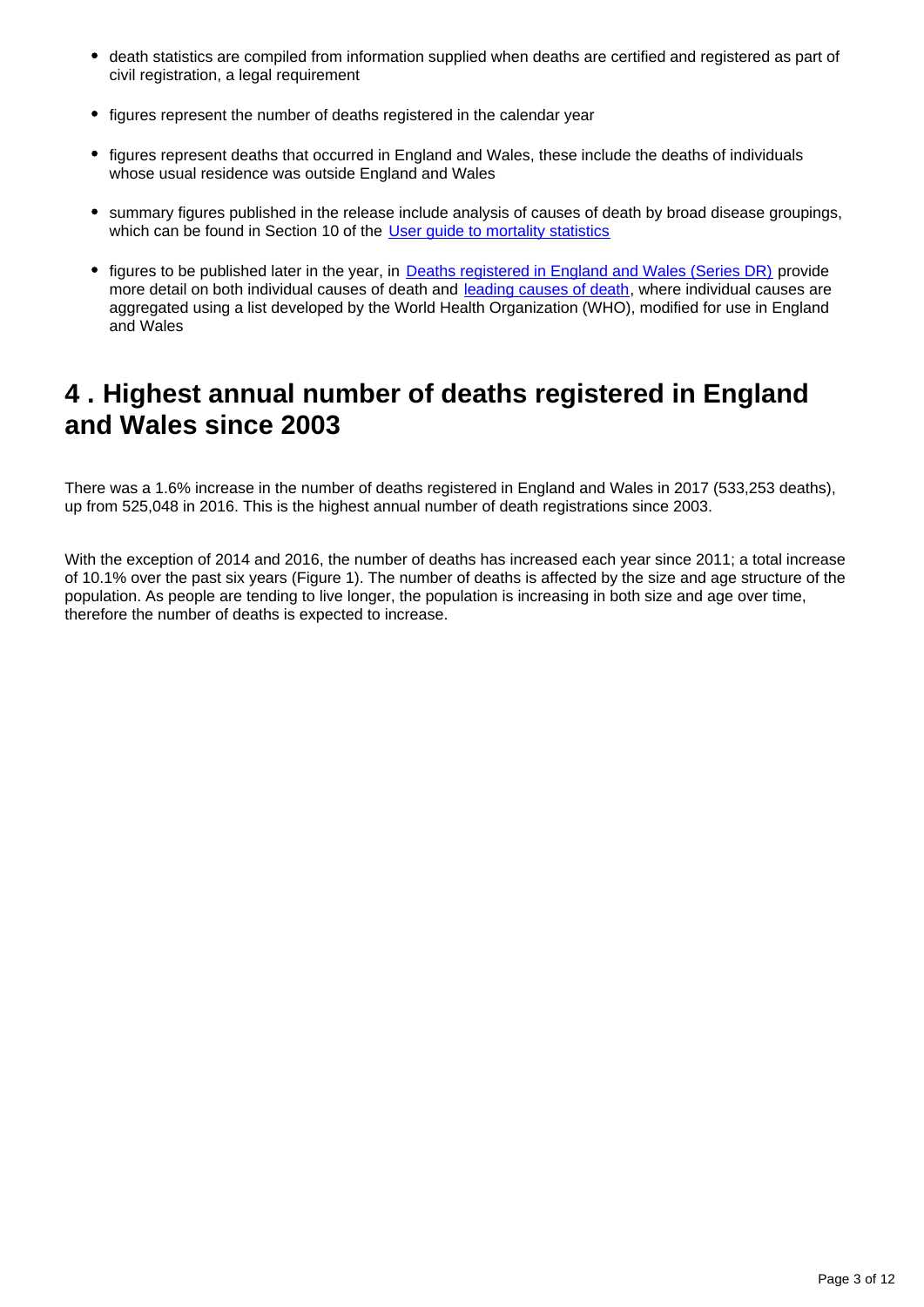### **Figure 1: Total number of deaths, by sex, 2001 to 2017**



#### **Source: Office for National Statistics**

#### **Notes:**

1. Based on deaths registered in each calendar year.

The number of male deaths continued to rise for the third consecutive year, a 1.9% increase compared with 2016. The number of female deaths also increased in 2017, by 1.2%, but remained lower than in 2015 (270,575 compared with 272,448).

Typically, a higher proportion of male deaths are under the age of 80 years, compared with females, with a much larger proportion of female deaths in older age groups (Figure 2). Over the last 20 years, however, the proportion of deaths in the oldest age groups has increased for both males and females, most noticeably for those aged 90 years and over. The proportion of male deaths at ages 90 years and over has more than doubled over the last 20 years (131.7% increase) and the proportion of female deaths at this age has increased by 55.1%.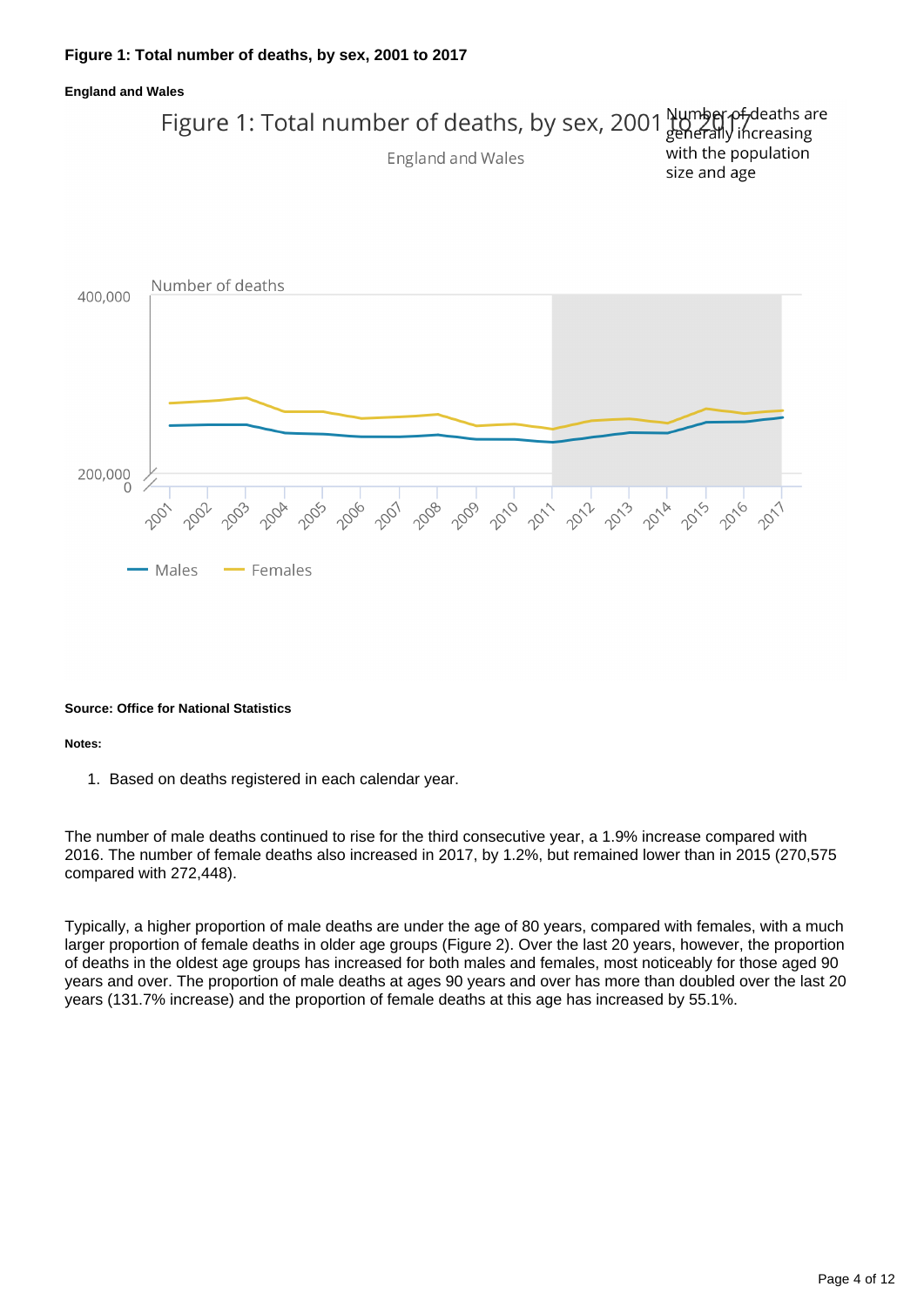### **Figure 2: Proportion of deaths by age and sex over the last 20 years**

#### **England and Wales**





**Source: Office for National Statistics**

**Notes:**

1. Based on deaths registered in each calendar year.

## <span id="page-4-0"></span>**5 . Age-standardised mortality rates continued to decrease in 2017**

Age-standardised mortality rates (ASMRs) are a better measure of mortality than simply looking at the number of deaths, as they take into account the population size and age structure. In 2017, ASMRs decreased slightly for both sexes, with 1,124.0 deaths per 100,000 population for males (0.4% decrease) and 836.8 deaths per 100,000 population for females (0.2% decrease).

Prior to the current decade, mortality rates had generally been decreasing at a faster rate (Figure 3). This is likely due to improved lifestyles and medical advances in the treatment and diagnosis of many illnesses and diseases. There have also been government initiatives to improve health through better diet and lifestyle. Rates in recent years, however, have started to suggest a [slowdown in mortality improvements](https://www.ons.gov.uk/peoplepopulationandcommunity/birthsdeathsandmarriages/deaths/articles/changingtrendsinmortalityinenglandandwales1990to2017/experimentalstatistics).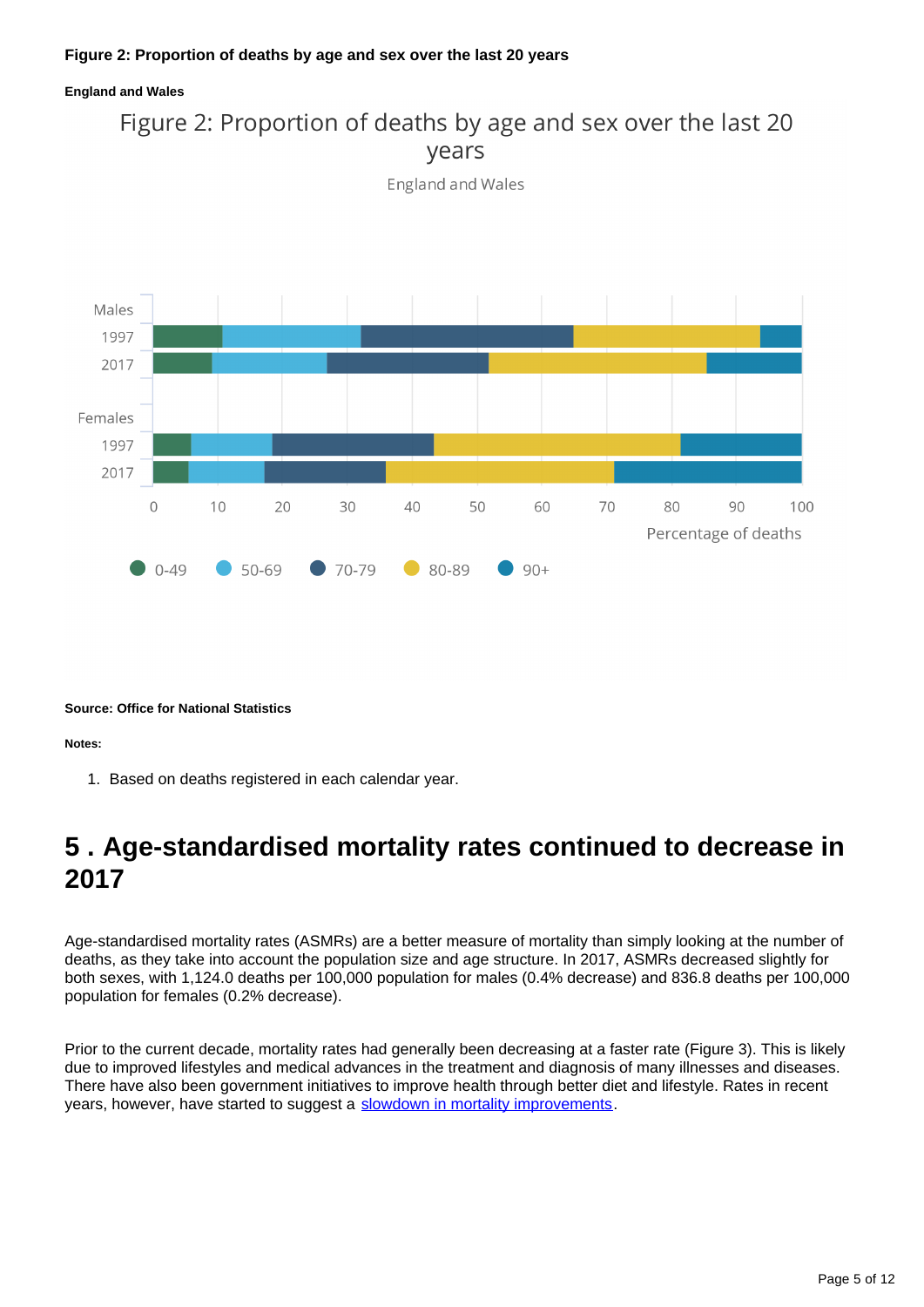### **Figure 3: Age-standardised mortality rates (ASMRs), 2001 to 2017**

### **England and Wales**

## Figure 3: Age-standardised mortality rates (ASMRs), 2001 to 2017

England and Wales



#### **Source: Office for National Statistics**

**Notes:**

- 1. Based on deaths registered in each calendar year.
- 2. These rates are for all ages and are standardised to the 2013 European Standard Population.

### <span id="page-5-0"></span>**6 . Increase in age-specific rates for ages 90 years and over**

Age-specific mortality rates are used to compare mortality at different ages. Age-specific rates for ages 70 to 84 years have generally been decreasing over the last decade and this trend continued in 2017 (Table 1). In contrast, the rates for those aged 85 years and over increased in 2017 — most notably for those aged 90 years and over (2.9%), but still remained lower than the recent peak in 2015.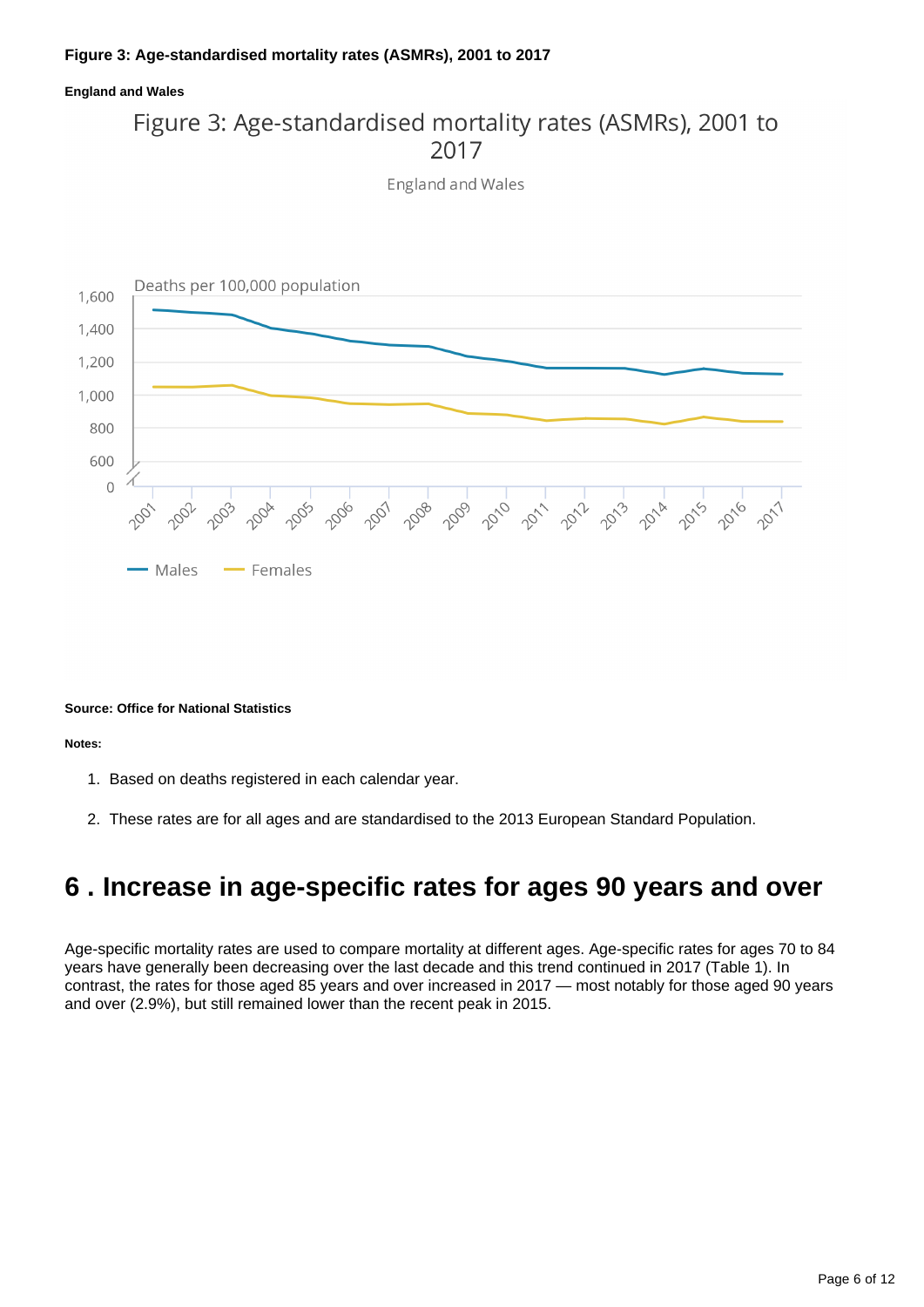#### **Table 1: Age-specific mortality rates for age 65 years and over, England and Wales, 2015 to 2017**

|                              |      | 65-69 | 70-74  | 75-79  | 80-84  | 85-89 | $90+$ |
|------------------------------|------|-------|--------|--------|--------|-------|-------|
| Age-specific mortality rates | 2017 | 11.9  | 18.7   | 33.3   | 58.8   | 107.9 | 221.2 |
|                              | 2016 | 11.9  | 19.3   | 33.6   | 59.1   | 107.8 | 214.9 |
|                              | 2015 | 11.8  | 19.6   | 33.8   | 61.8   | 112.4 | 226.7 |
| % change 2016 to 2017        |      | 0.0   | $-3.1$ | $-0.9$ | $-0.5$ | 0.1   | 2.9   |

Source: Office for National Statistics

Notes:

1. Based on deaths registered in the calendar year

2. Age-specific mortality rates represent the number of deaths at a particular age per 1,000 population at that age.

## <span id="page-6-0"></span>**7 . Continued rise in age-standardised mortality rates for mental and behavioural disorders**

Deaths in this section have been grouped by the broad cause of death chapter groups, which can be found in Section 10 of our User quide to mortality statistics. These broad groups differ to the leading causes of death [groups,](https://www.ons.gov.uk/peoplepopulationandcommunity/birthsdeathsandmarriages/deaths/methodologies/userguidetomortalitystatistics/leadingcausesofdeathinenglandandwalesrevised2016) where individual causes are aggregated using a list developed by the World Health Organization (WHO), modified for use in England and Wales. The leading causes of death figures will be published in **Deaths** [registered in England and Wales \(Series DR\)](https://www.ons.gov.uk/peoplepopulationandcommunity/birthsdeathsandmarriages/deaths/bulletins/deathsregisteredinenglandandwalesseriesdr/previousReleases) later in the year.

Figure 4 shows the number and percentages of deaths to each of the broad causes by single year of age and sex. Cancer accounted for 28.1% of all deaths registered in 2017 and has remained the most common broad cause of death since 2011. Cancer accounted for 30.5% of all male deaths and 25.7% of all female deaths registered in 2017.

Circulatory diseases, such as heart disease and stroke remained the second most common broad cause of death, accounting for a quarter of all deaths registered in 2017, followed by respiratory diseases, which accounted for 13.8%.

### **Figure 4: Broad causes of death by sex and single year of age**

### **England and Wales, 2017**

There have been fairly steady decreases in age-standardised mortality rates (ASMRs) for the three main broad disease groups (cancer, circulatory and respiratory diseases) over the last decade and this trend continued in 2017 (Figure 5).

In contrast, the ASMR for mental and behavioural disorders, such as dementia, has more than doubled over the last decade, increasing by 3.6% in 2017. A similar pattern is apparent for diseases of the nervous system, such as Alzheimer disease, for which the rate increased by 7.0% in 2017, a 70.8% increase compared with 10 years ago. Increases in these rates are likely due to improvements in recognition, identification and diagnosis of such disorders.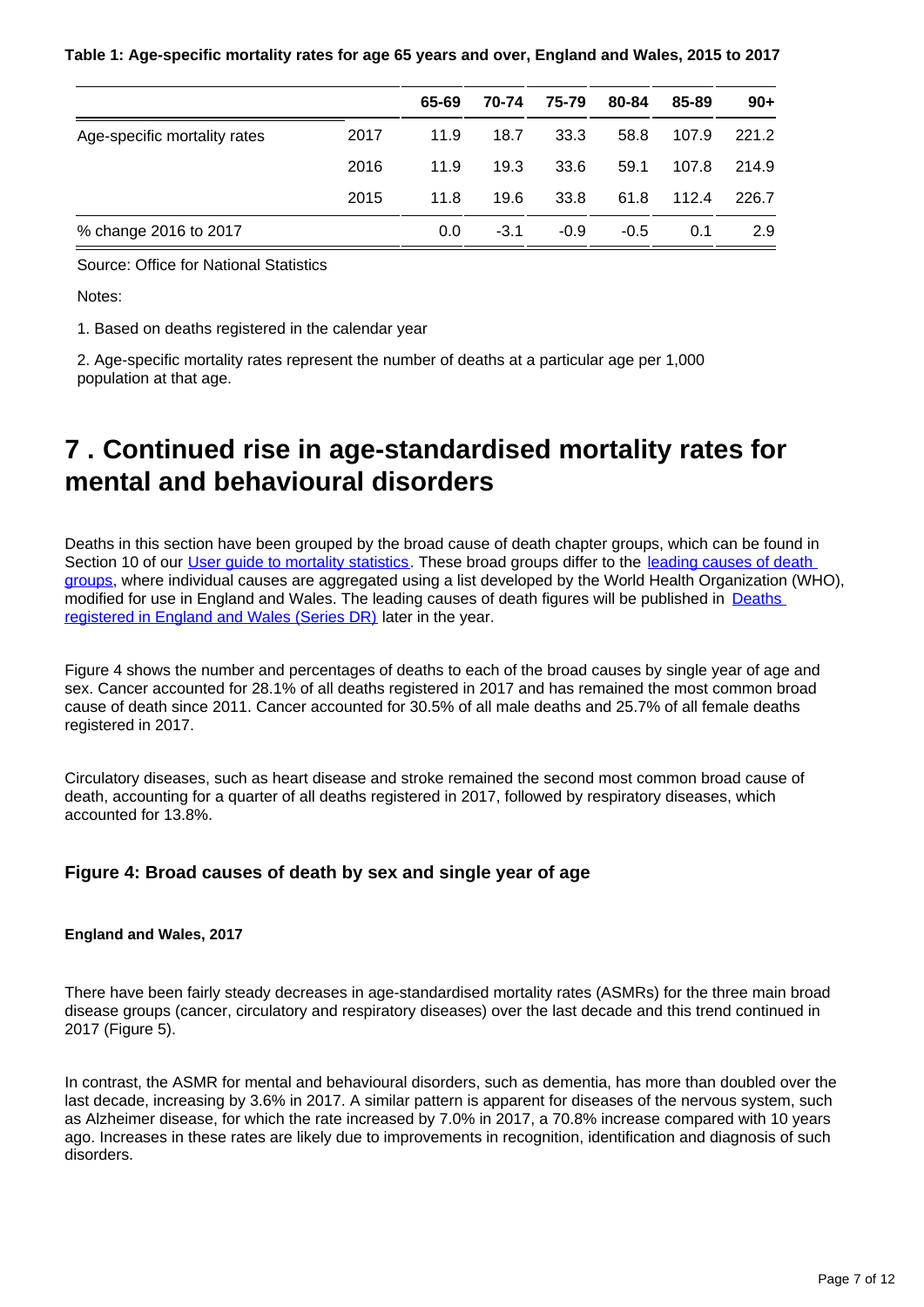### **Figure 5: Age-standardised mortality rates (ASMRs) for the five main broad disease groups, 2001 to 2017**

### **England and Wales**



**England and Wales** 



#### **Source: Office for National Statistics**

**Notes:**

- 1. Based on deaths registered in each calendar year.
- 2. These categories correspond to the five chapters of ICD-10 with the largest number of deaths in England and Wales.
- 3. ASMRs are for all ages and are standardised to the 2013 European Standard Population.

### <span id="page-7-0"></span>**8 . City of Kingston upon Hull had the highest mortality rate in England and Wales in 2017**

In 2017, the North East remained the region of England with the highest age-standardised mortality rate (ASMR) (1,090.1 deaths per 100,000 population), despite a 0.8% decrease from the previous year, and London remained the lowest (856.6 deaths per 100,000 population), a decrease of 0.3% compared with 2016.

Mortality rates for some local authorities are based on relatively small populations – therefore rates are often subject to random fluctuations and are consequently less robust. The local authorities with the highest and lowest mortality rates in 2017 are shown in Table 2.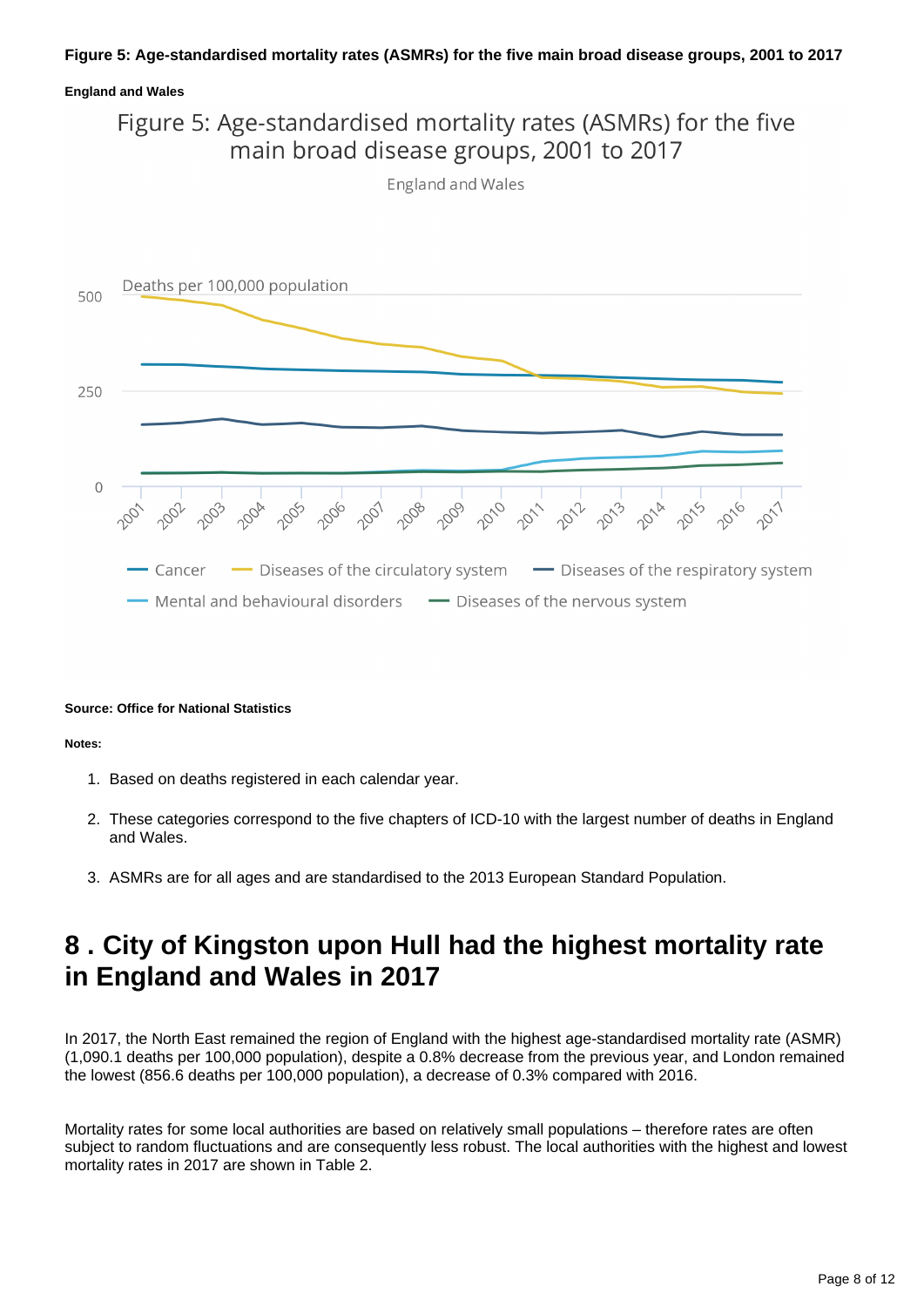England and Wales

|                                       | <b>England</b>                             | Wales                                      |  |  |  |
|---------------------------------------|--------------------------------------------|--------------------------------------------|--|--|--|
| Highest<br>City of Kingston upon Hull |                                            | <b>Blaenau Gwent</b>                       |  |  |  |
| <b>ASMR</b>                           | (1,345.8 deaths per 100,000<br>population) | (1,272.2 deaths per 100,000<br>population) |  |  |  |
| Lowest ASMR City of London            |                                            | Ceredigion                                 |  |  |  |
|                                       | (528.6 deaths per 100,000 population)      | (846.9 deaths per 100,000 population)      |  |  |  |

Notes:

1. Based on deaths registered in the calendar year.

2. Age-standardised mortality rates represent the number of deaths per 100,000 population.

Source: Office for National Statistics

In 2017, the ASMR for the City of London saw a 7.9% decrease from 2016 whilst the ASMR for the City of Kingston upon Hull increased by 7.1%, replacing Blackpool as the English local authority with the highest ASMR. In Wales, the ASMR for Blaenau Gwent also increased in 2017, whilst Ceredigion saw a 5.2% decrease from the previous year (Figure 6).

### **Figure 6: How have local levels of mortality changed since 2001?**

#### **Age-standardised mortality rates (ASMRs) by local authority districts, 2001 to 2017, England and Wales**

The substantial variation in mortality rates between different local areas reflects underlying geographical differences in factors such as income deprivation, socio-economic status and health behaviour. It is recognised that higher levels of deprivation are present in the [north of England \(PDF, 1.5MB\)](https://www.gov.uk/government/uploads/system/uploads/attachment_data/file/465791/English_Indices_of_Deprivation_2015_-_Statistical_Release.pdf) and in the [Welsh valleys \(PDF,](http://gov.wales/docs/statistics/2015/150812-wimd-2014-revised-en.pdf)  [18.2MB\).](http://gov.wales/docs/statistics/2015/150812-wimd-2014-revised-en.pdf) Increased mortality rates for many causes of death have long been associated with higher [levels of](https://www.ons.gov.uk/peoplepopulationandcommunity/birthsdeathsandmarriages/deaths/articles/howdoesdeprivationvarybyleadingcauseofdeath/2017-11-01)  [deprivation](https://www.ons.gov.uk/peoplepopulationandcommunity/birthsdeathsandmarriages/deaths/articles/howdoesdeprivationvarybyleadingcauseofdeath/2017-11-01).

## <span id="page-8-0"></span>**9 . Infant mortality rate in England and Wales increased for the first time in five years**

There have been small fluctuations in infant, neonatal (deaths under 28 days) and postneonatal (deaths over 28 days and under 1-year-old) rates over recent years, after a series of larger falls in the late 1980s (Figure 7).

There were 2,707 infant deaths in England and Wales in 2017, a small decrease compared with the previous year. However, the infant mortality rate increased for the first time in five years, to 4.0 deaths per 1,000 live births, due to the larger decrease in the number of live births in 2017.

The neonatal mortality rate also increased in 2017, for the second consecutive year, rising to 2.9 deaths per 1,000 live births, while the postneonatal mortality rate remained the same at 1.1 deaths per 1,000 live births.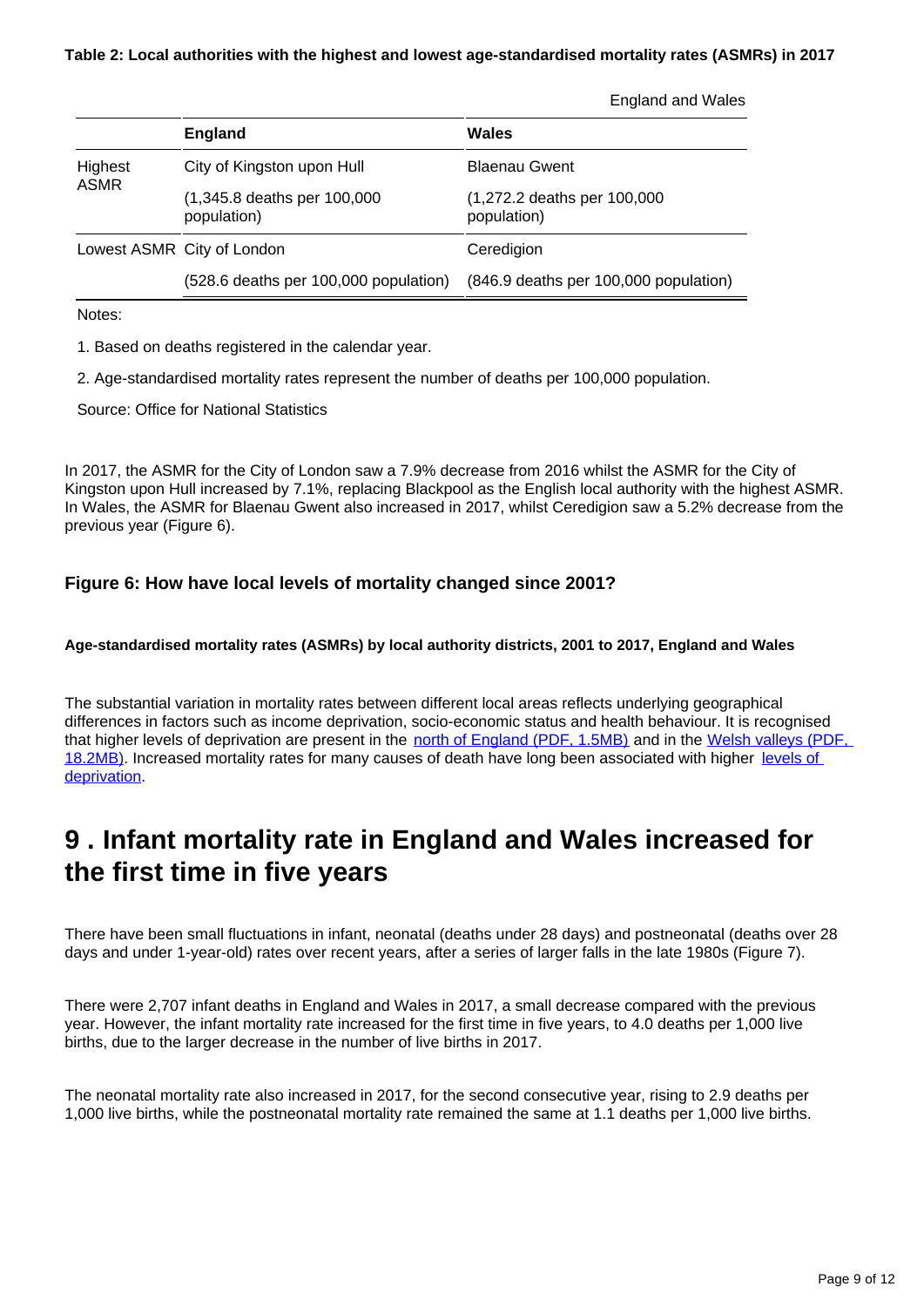#### **Figure 7: Infant, neonatal and postneonatal mortality rates, 1987 to 2017**

#### **England and Wales**

### Figure 7: Infant, neonatal and postneonatal mortality rates, 1987 to 2017

England and Wales



#### **Source: Office for National Statistics**

#### **Notes:**

1. Based on deaths registered in each calendar year.

There are many established risk factors for infant mortality; prematurity, low birthweight and multiple births are the most significant in terms of strength of association and consistency. [Risk factors](http://webarchive.nationalarchives.gov.uk/20160105160709/http:/www.ons.gov.uk/ons/rel/hsq/health-statistics-quarterly/no--42--summer-2009/index.html) are known to vary according to age at death. For example, the effect of low birthweight and prematurity is stronger in the first 28 days, while socio-economic status is strongly associated with deaths under 1 year. The increased neonatal rate is likely influenced by the [increasing number of extremely pre-term births](https://www.bmj.com/content/360/bmj.k1270/rr) (below 23 weeks gestation) being recorded as live births in recent years.

Infant mortality rates vary by region and can fluctuate over time. Despite decreasing by 11.3% in 2017, the infant mortality rate remained highest in the West Midlands region of England, at 5.5 deaths per 1,000 live births. The infant mortality rate was lowest in both the South West and North East regions of England, with a rate of 3.1 deaths per 1,000 live births. The infant mortality rate for Wales increased by 9.7% in 2017, up to 3.4 deaths per 1,000 live births.

Variation between areas may reflect underlying differences in maternal factors such as the mother's country of birth, socio-economic status and age ([Child mortality statistics](http://www.ons.gov.uk/peoplepopulationandcommunity/birthsdeathsandmarriages/deaths/bulletins/childhoodinfantandperinatalmortalityinenglandandwales/previousReleases) contains further information).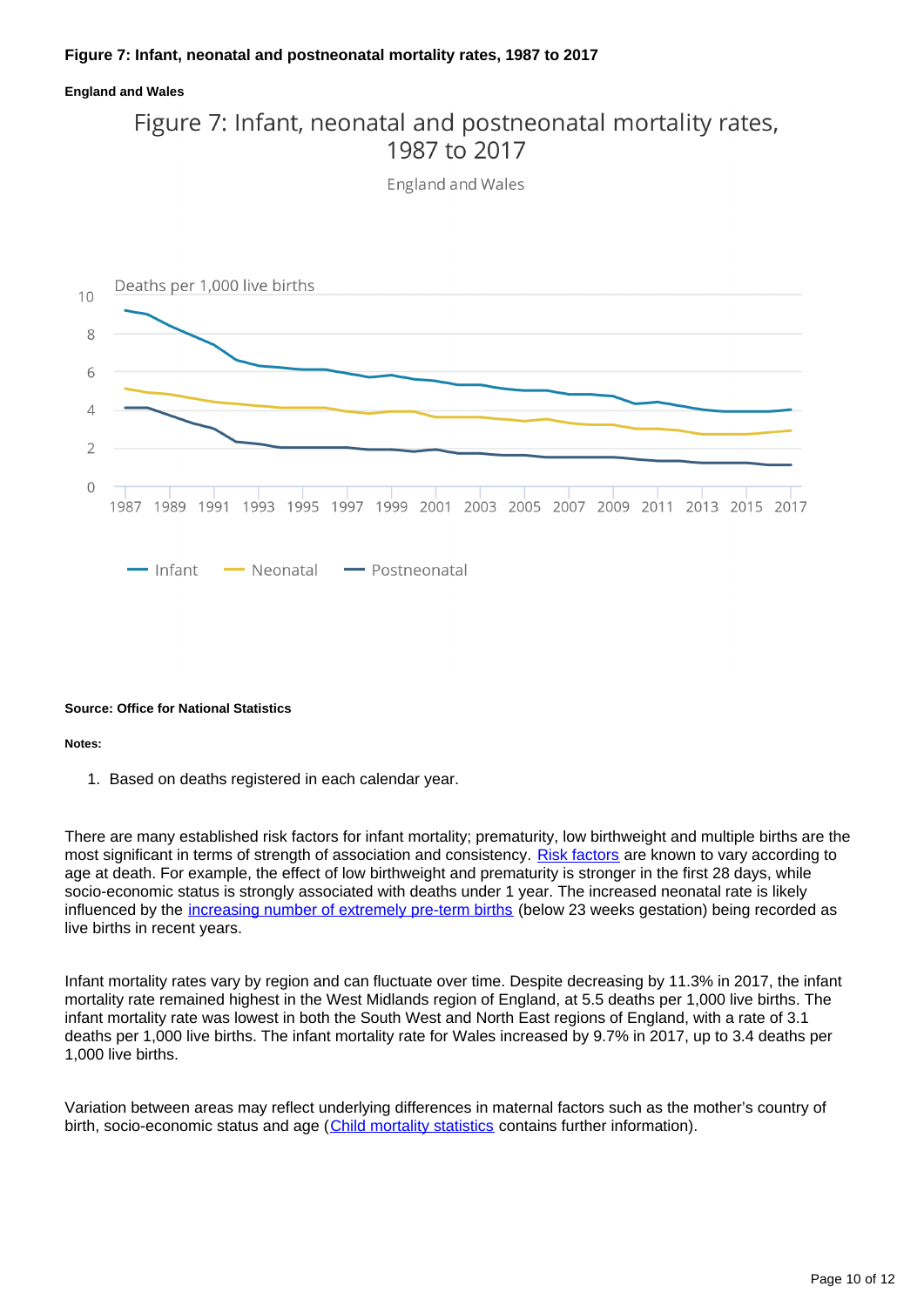## <span id="page-10-0"></span>**10 . Highest number of deaths in the UK in 14 years**

In 2017, the provisional number of deaths registered in the UK was 607,172; the highest recorded in 14 years. The number of deaths increased by 1.7% compared with 2016 and was 0.7% higher than the recent peak in 2015.

In 2017, the number of deaths in Scotland increased by 2.0% to 57,883. This is the highest number of deaths registered in Scotland since 2003. Provisional figures suggest Northern Ireland saw the largest number of death registrations since 1986, with a 3.9% increase in deaths from 2016 (16,036 compared with 15,430).

### <span id="page-10-1"></span>**11 . Links to related statistics**

More data on [deaths](https://www.ons.gov.uk/peoplepopulationandcommunity/birthsdeathsandmarriages/deaths) and [births](https://www.ons.gov.uk/peoplepopulationandcommunity/birthsdeathsandmarriages/livebirths) in England and Wales are available. Commentary on stillbirths is included within [Births in England and Wales, 2017](http://www.ons.gov.uk/peoplepopulationandcommunity/birthsdeathsandmarriages/livebirths/bulletins/birthsummarytablesenglandandwales/previousReleases).

The number of deaths and death rates for the UK and constituent countries can be found in the Vital statistics: [population and health reference tables](http://www.ons.gov.uk/peoplepopulationandcommunity/populationandmigration/populationestimates/datasets/vitalstatisticspopulationandhealthreferencetables); an international comparison of numbers of deaths and death rates is also available. Figures for 2017 are due to be published in October to November 2018.

Our [explorable dataset](https://www.nomisweb.co.uk/query/select/getdatasetbytheme.asp?theme=73) provides more detailed mortality statistics, including cause of death, area of usual residence, sex and age group. This explorable dataset has been specially designed to protect the confidentiality of individuals, where suppression is applied to low counts for areas below region level. Data are currently available for 2013 to 2016, and 2017 death statistics will be available from October 2018 (provisional), alongside our [Deaths registered in England and Wales \(Series DR\) release.](https://www.ons.gov.uk/peoplepopulationandcommunity/birthsdeathsandmarriages/deaths/bulletins/deathsregisteredinenglandandwalesseriesdr/previousReleases)

Further 2017 death statistics will be published later in 2018, see the [GOV.UK release calendar](https://www.gov.uk/government/statistics/announcements) for more details.

To meet user needs, very timely but provisional counts of death registrations are published:

- [provisional counts of weekly death registrations by sex, age group and region](http://www.ons.gov.uk/peoplepopulationandcommunity/birthsdeathsandmarriages/deaths/datasets/weeklyprovisionalfiguresondeathsregisteredinenglandandwales)
- [provisional counts of monthly death registrations by local authority](http://www.ons.gov.uk/peoplepopulationandcommunity/birthsdeathsandmarriages/deaths/datasets/monthlyfiguresondeathsregisteredbyareaofusualresidence)

Figures for 2018 have not been subject to the full quality assurance process so are considered provisional. Final [monthly figures for 2017](https://www.ons.gov.uk/releases/monthlyfiguresondeathsregisteredbyareaofusualresidenceenglandandwalesjune2018provisionalandannual2017final) will be published on 24 July 2018.

Special extracts and tabulations of mortality data for England and Wales are available to order (subject to legal frameworks, disclosure control, resources and the ONS charging policy, where appropriate). Enquiries should be made to Vital Statistics Outputs Branch by email to vsob@ons.gov.uk or telephone on +44 (0)1329 444110). [User requested data](https://www.ons.gov.uk/peoplepopulationandcommunity/birthsdeathsandmarriages/deaths/datalist) will be published onto our website.

## <span id="page-10-2"></span>**12 . Quality and methodology**

This is the first time that final annual death registration statistics for England and Wales have been published for 2017. This release provides summary statistics on deaths, including infant mortality; detailed statistics are published in themed packages between September and March.